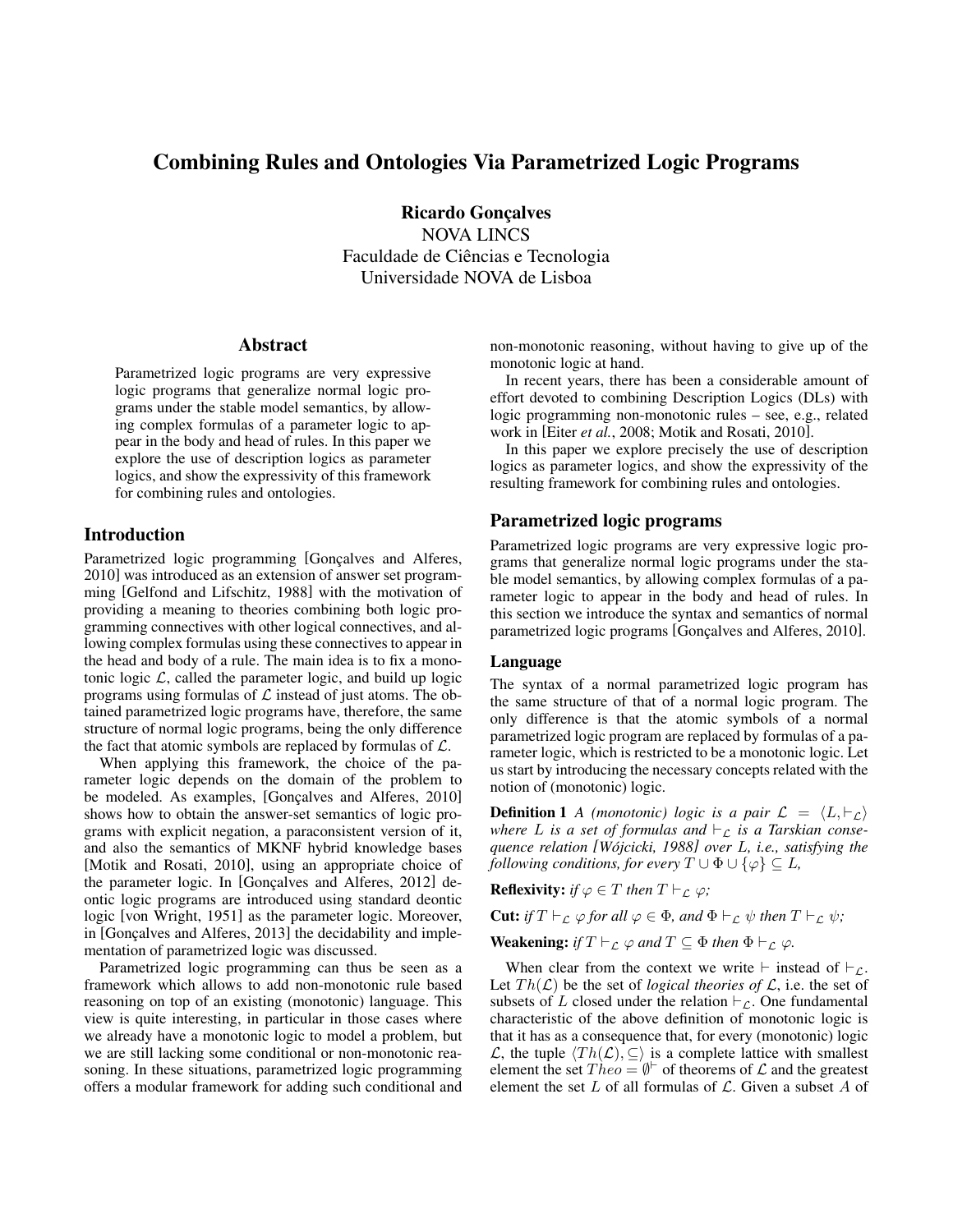L we denote by  $A^{\vdash_{\mathcal{L}}}$  the smallest logical theory of  $\mathcal L$  that contains A.  $A^{\vdash_{\mathcal{L}}}$  is also called the logical theory generated by  $A$  in  $\mathcal{L}$ .

In what follows we consider fixed a (monotonic) logic  $\mathcal{L} = \langle L, \vdash_{\mathcal{L}} \rangle$  and call it the *parameter logic*. The formulas of L are dubbed *(parametrized) atoms* and a *(parametrized) literal* is either a parametrized atom  $\varphi$  or its negation not  $\varphi$ , where as usual not denotes negation as failure. We dub *default literal* those of the form  $not \varphi$ .

Definition 2 *A* normal L parametrized logic program *is a set of rules*

$$
\varphi \leftarrow \psi_1, \dots, \psi_n, \text{not } \delta_1, \dots, \text{not } \delta_m \tag{1}
$$

*where*  $\varphi, \psi_1, \ldots, \psi_n, \delta_1, \ldots, \delta_m \in L$ .

*A* definite L parametrized logic program *is a set of rules without negations as failure, i.e. of the form*  $\varphi \leftarrow \psi_1, \dots, \psi_n$ *where*  $\varphi, \psi_1, \dots, \psi_n \in L$ .

As usual, the symbol  $\leftarrow$  represents rule implication, the symbol "," represents conjunction and the symbol not represents default negation. A rule as (1) has the usual reading that  $\varphi$  should hold whenever  $\psi_1, \ldots, \psi_n$  hold and  $\delta_1, \ldots, \delta_m$  are not known to hold. If  $n = 0$  and  $m = 0$  then we just write  $\varphi \leftarrow$ .

Given a rule r of the form (1), we define  $head(r) = \varphi$ ,  $body^+(r) = \{\psi_1, \ldots, \psi_n\}, body^-(r) = \{\delta_1, \ldots, \delta_m\}$  and  $body(r) = body^{+}(r) \cup body^{-}(r)$ . Given a parametrized logic program  $P$  we define  $form(P)$  to be the set of all formulas of the parameter language  $L$  appearing in  $P$ , i.e.,  $form(\mathcal{P}) = \bigcup_{r \in \mathcal{P}} (\{head(r)\} \cup body(r))$ . We also define the set  $head(\mathcal{P}) = \{head(r) : r \in \mathcal{P}\}.$ 

#### Semantics

Given this general language of parametrized logic programs, we define its stable model semantics, as generalization of the stable model semantics [Gelfond and Lifschitz, 1988] of normal logic programs.

In the traditional approach an interpretation is just a set of atoms. In a parametrized logic program, since we substitute atoms by formulas of a parameter logic, the first idea is to take sets of formulas of the parameter logic as interpretations. The problem is that, contrary to the case of atoms, the parametrized atoms are not independent of each other. This interdependence is governed by the consequence relation of the parameter logic. For example, if we take classical propositional logic (CPL) as the parameter logic, we have that if the parametrized atom  $p \wedge q$  is true then so are the parametrized atoms  $p$  and  $q$ . If we take, for example, standard deontic logic SDL [von Wright, 1951] as parameter, we have that, since  $\mathbf{O}(p \lor q), \mathbf{O}(\neg p) \vdash_{SDL} \mathbf{O}(q)$ , any SDL logical theory containing both  $O(p \vee q)$  and  $O(\neg p)$  also contains  $O(q)$ .

To account for this interdependence, we use logical theories (sets of formulas closed under the consequence of the logic) as the generalization of interpretations, thus capturing the above mentioned interdependence.

Definition 3 *A (parametrized) interpretation is a logical theory of* L*.*

#### Definition 4 *An interpretation* T *satisfies a rule*

$$
\varphi \leftarrow \psi_1, \ldots, \psi_n, not \delta_1, \ldots, not \delta_m
$$

*if*  $\varphi \in T$  *whenever*  $\psi_i \in T$  *for every*  $i \in \{1, ..., n\}$  *and*  $\delta_j \notin T$  *for every*  $j \in \{1, \ldots, m\}.$ 

An interpretation is a model of logic program  $P$  if it satisfies every rule of P. We denote by  $Mod<sub>L</sub>(P)$  the set of models of  $P$ .

The ordering over interpretations is the usual one: If  $T_1$ and  $T_2$  are two interpretations then we say that  $T_1 \n\t\leq T_2$  if  $T_1 \subseteq T_2$ . Moreover, given such ordering, minimal and least interpretations may be defined in the usual way.

As in the case of non parametrized programs, we start by assigning semantics to definite parametrized programs. Recall that the stable model of a definite logic program is its least model. In order to generalize this definition to the parametrized case we need to establish that the least parametrized model exists for every definite  $\mathcal L$  parametrized logic program.

Theorem 1 *Every definite* L *parametrized logic program has a least model.*

We denote by  $S_P^{\mathcal{L}}$  the least model of a definite program P. It is important to note that Theorem 1 holds for every choice of the parameter logic  $\mathcal{L}$ .

The stable model semantics of a normal  $\mathcal L$  parametrized logic program is defined using a Gelfond-Lifschitz like operator.

Definition 5 *Let* P *be a normal* L *parametrized logic program and* T *an interpretation. The GL-transformation of* P *modulo*  $T$  *is the program*  $\frac{P}{T}$  *obtained from*  $\tilde{P}$  *by performing the following operations:*

- *remove from* P *all rules which contain a literal* not ϕ *such that*  $T \vdash_{\mathcal{L}} \varphi$ *;*
- *remove from the remaining rules all default literals.*

Since  $\frac{P}{T}$  is a definite L parametrized program, it has an *unique least model J. We define*  $\Gamma(T) = J$ .

Stable models of a parametrized logic program are then defined as fixed points of this Γ operator.

Definition 6 *An interpretation* T *of an* L *parametrized logic program*  $P$  *is a stable model of*  $P$  *iff*  $\Gamma(T) = T$ . A formula  $\varphi$ *is true under the stable model semantics, denoted by*  $P \models_{\text{SMS}} P$ ϕ *iff it belongs to all stable models of* P*.*

An important feature of parametrized logic programming is that its stable model semantics is independent of the semantics of the parameter logic, since the central concept is the consequence relation of the parameter logic.

Let us now show an example of how parametrized logic programs can be used to combine a monotonic formalism with a non-monotonic one. We choose three different logics over the same propositional language.

Example 1 (Propositional logic programs) *Let us now consider a full propositional language* L *built over a set* P *of propositional symbols using the usual connectives (*¬, ∨, ∧, ⇒*). Many consequence relations can be defined*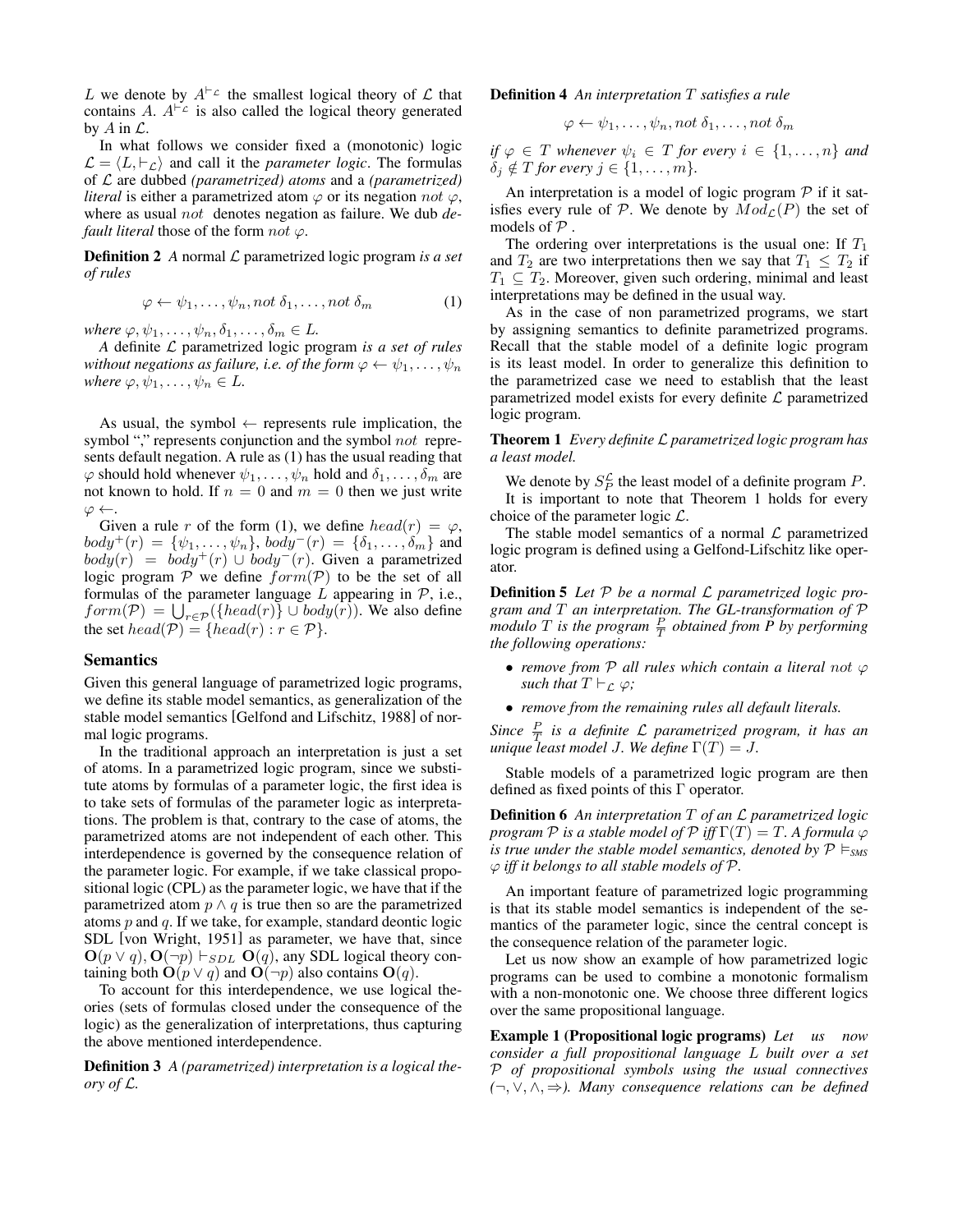*over this language. We present three interesting examples: classical logic, Belnap's paraconsistent logic and intuitionistic logic. Consider the following programs:*

$$
P_1 \left\{ \begin{array}{ll} p \leftarrow \neg q \\ p \leftarrow q \end{array} \right. \qquad P_2 \left\{ \begin{array}{ll} p \leftarrow \neg q \vee q \\ \neg p \leftarrow \end{array} \right. \right. \right. \newline
$$
\n
$$
P_3 \left\{ \begin{array}{ll} q \leftarrow \\ (q \vee s) \Rightarrow p \leftarrow \\ r \leftarrow p \end{array} \right. \right. \qquad P_4 \left\{ \begin{array}{ll} r \leftarrow \\ \neg p \leftarrow \\ (p \vee q) \leftarrow r \\ s \leftarrow q \end{array} \right. \right. \right. \right. \newline
$$
\n
$$
P_5 \left\{ \begin{array}{ll} p \leftarrow not \ q, not \neg q \end{array} \right. \right. \qquad P_6 \left\{ \begin{array}{ll} p \leftarrow not \ (q \vee \neg q) \end{array} \right. \right.
$$

Let  $\mathcal{L} = \langle L, \vdash_{CPL} \rangle$  *be Classical Propositional Logic (CPL)* over the language L. Let us study the semantics of  $P_1$ . *Note that every logical theory of CPL that does not contain neither*  $p$  *nor*  $\neg p$  *satisfies*  $P_1$ *. In particular, the set Taut of tautologies of CPL is a model of*  $P_1$ *. So,*  $S_{P_1}^{CPL} = Taut$ *. This means that*  $p, \neg p, q, \neg q \notin S_{P_1}^{CPL}$ *. We also have that*  $S_{P_2}^{CPL} = \{p\}^{\vdash}$ . So, in the case of  $P_2$  we have that  $p \in S_{P_2}^{CPL}$ . *Also, we have that*  $r \in S_{P_3}^{CPL}$  and  $s \in S_{P_4}^{CPL}$ .

*In the case of*  $P_5$  *its stable models are the theories of CPL that contain* p *and do not contain* q *and* ¬q*. Therefore, we can conclude that*  $p \in S_{P_5}^{CPL}$ *. In the case of*  $P_6$ *, since*  $(p \vee \neg p) \in$ T *for every logical theory* T *of* CP L *we can conclude that the only stable model of* P<sup>6</sup> *is the set* T heo *of theorems of CPL. Therefore*  $p \notin S_{P_6}^{CPL}$ .

*Consider now*  $\mathcal{L} = \langle L, \vdash_4 \rangle$  *the 4-valued Belnap paraconsistent logic* F our*. Consider the program* P4*. Contrarily to the case of CPL, in Four it is not the case that*  $\neg p, (p \lor q) \vdash_4$ q. Therefore we have that  $q, s \notin S_{P_4}^{Four}$ .

Let now  $\mathcal{L} = \langle L, \vdash_{IPL} \rangle$  be the propositional intuitionistic *logic IPL. It is well-known that*  $q \vee \neg q$  *is not a theorem of* IPL. Therefore, considering program  $P_2$  we have  $S_{P_2}^{IPL}$  =  $\emptyset^{\vdash_{IPL}}$ . So, contrarily to the case of CPL, we have that  $p \notin$  $S_{P_2}^{IPL}$ . Using the same idea for program  $P_6$  we can conclude, *contrarily to the case of CPL, that*  $p \in S_{P_6}^{IPL}$ .

## Combining rules and ontologies

In this section we discuss the use of description logics as parameter logic in the framework of parametrized logic programming. We will then illustrate the expressivity of the resulting framework to combine non-monotonic rules and ontologies.

In what follows, and for simplicity, we use description logic ALC [Schmidt-Schaubß and Smolka, 1991]. We start by briefly recalling the syntax and semantics of ALC. For a more general and thorough introduction to DLs we refer to [Baader *et al.*, 2010]. The language of  $ALC$  is defined over countably infinite sets of *concept names*  $N_c$ , *role names*  $N_R$ , and *individual names*  $N_1$  as shown in the upper part of Table 1. Building on these, *complex concepts* are introduced in the middle part of Table 1, which, together with atomic concepts, form the set of *concepts*. We conveniently denote individuals by a and b, (atomic) roles by R and S, atomic concepts by  $A$ and  $B$ , and concepts by  $C$  and  $D$ . All expressions in the lower

Table 1: Syntax and semantics of  $ALC$ .

|                   | Syntax                        | Semantics                                                                    |
|-------------------|-------------------------------|------------------------------------------------------------------------------|
| atomic concept    | $A \in N_{\mathsf{C}}$        | $A^{\mathcal{I}} \subset \Delta^{\mathcal{I}}$                               |
| atomic role       | $R\in\mathsf{N}_{\mathsf{R}}$ | $R^{\mathcal{I}} \subseteq \Delta^{\mathcal{I}} \times \Delta^{\mathcal{I}}$ |
| individual        | $a \in \mathsf{N}_1$          | $a^{\mathcal{I}} \in \Delta^{\mathcal{I}}$                                   |
| top               | Τ                             | $\Lambda^{\mathcal{I}}$                                                      |
| bottom            | $\perp$                       | Ø                                                                            |
| conjunction       | $C\sqcap D$                   | $C^{\mathcal{I}}\cap D^{\mathcal{I}}$                                        |
| disjunction       | $C \sqcup D$                  | $C^{\mathcal{I}}\cup D^{\mathcal{I}}$                                        |
| complement        | $\neg C$                      | $\Delta^{\mathcal{I}} \setminus C^{\mathcal{I}}$                             |
| existential       | $\exists R.C$                 | $\{x \in \Delta^{\mathcal{I}} \mid \exists y \in \Delta^{\mathcal{I}} :$     |
| restriction       |                               | $(x, y) \in R^{\mathcal{I}} \wedge y \in C^{\mathcal{I}}$                    |
| universal         | $\forall R.C$                 | $\{x \in \Delta^{\mathcal{I}} \mid \forall y \in \Delta^{\mathcal{I}}\}$     |
| restriction       |                               | $(x, y) \in R^{\mathcal{I}} \Rightarrow y \in C^{\mathcal{I}}$               |
| concept inclusion | $C \sqsubseteq D$             | $C^{\mathcal{I}} \subseteq D^{\mathcal{I}}$                                  |
| concept assertion | C(a)                          | $a^{\mathcal{I}} \in C^{\mathcal{I}}$                                        |
| role assertion    | R(a,b)                        | $(a^{\mathcal{I}}, b^{\mathcal{I}}) \in R^{\mathcal{I}}$                     |

part of Table 1 are *axioms*. A *concept equivalence*  $C \equiv D$  is an abbreviation for  $C \sqsubseteq D$  and  $D \sqsubseteq C$ . Concept and role assertions are *ABox axioms* and all other axioms *TBox axioms*, and an *ontology* is a finite set of axioms.

The semantics of ALC is defined in terms of *interpretations*  $\mathcal{I} = (\Delta^{\mathcal{I}}, \mathcal{I})$ , which consist of a non-empty domain  $\Delta^{\mathcal{I}}$  and an *interpretation function* <sup>I</sup>. The latter is defined for (arbitrary) concepts, roles, and individuals as in Table 1. Moreover, an interpretation  $I$  *satisfies* an axiom  $\alpha$ , written  $\mathcal{I} \models \alpha$ , if the corresponding condition in Table 1 holds. If  $\mathcal{I}$ satisfies all axioms in an ontology  $O$ , then  $I$  is a *model* of  $O$ , written  $\mathcal{I} \models \mathcal{O}$ . If  $\mathcal{O}$  has at least one model, then it is called *consistent*, otherwise *inconsistent*. Also, O *entails* axiom α, written  $\mathcal{O} \models \alpha$ , if every model of  $\mathcal O$  satisfies  $\alpha$ .

Given the consequence relation of  $ALC$  we can now illustrate how ALC can be used as parameter logic.

Example 2 *The following program (*P1*) is an adaptation of an example taken from [Motik and Rosati, 2007], which uses MKNF knowledge bases to combine rules and ontologies. The scenario is about determining the car insurance premium based on various information about the driver.*

NotMarried 
$$
\equiv \neg Married \leftarrow
$$
  
\nNotMarried  $\sqsubseteq$  HighRisk  $\leftarrow$   
\n $\exists Spouse. \top \sqsubseteq Married \leftarrow$   
\nNotMarried(x)  $\leftarrow p(x), not Married(x)$   
\n $Discount(x) \leftarrow Spouse(x, y), p(x), p(y)$   
\n $p(John) \leftarrow$